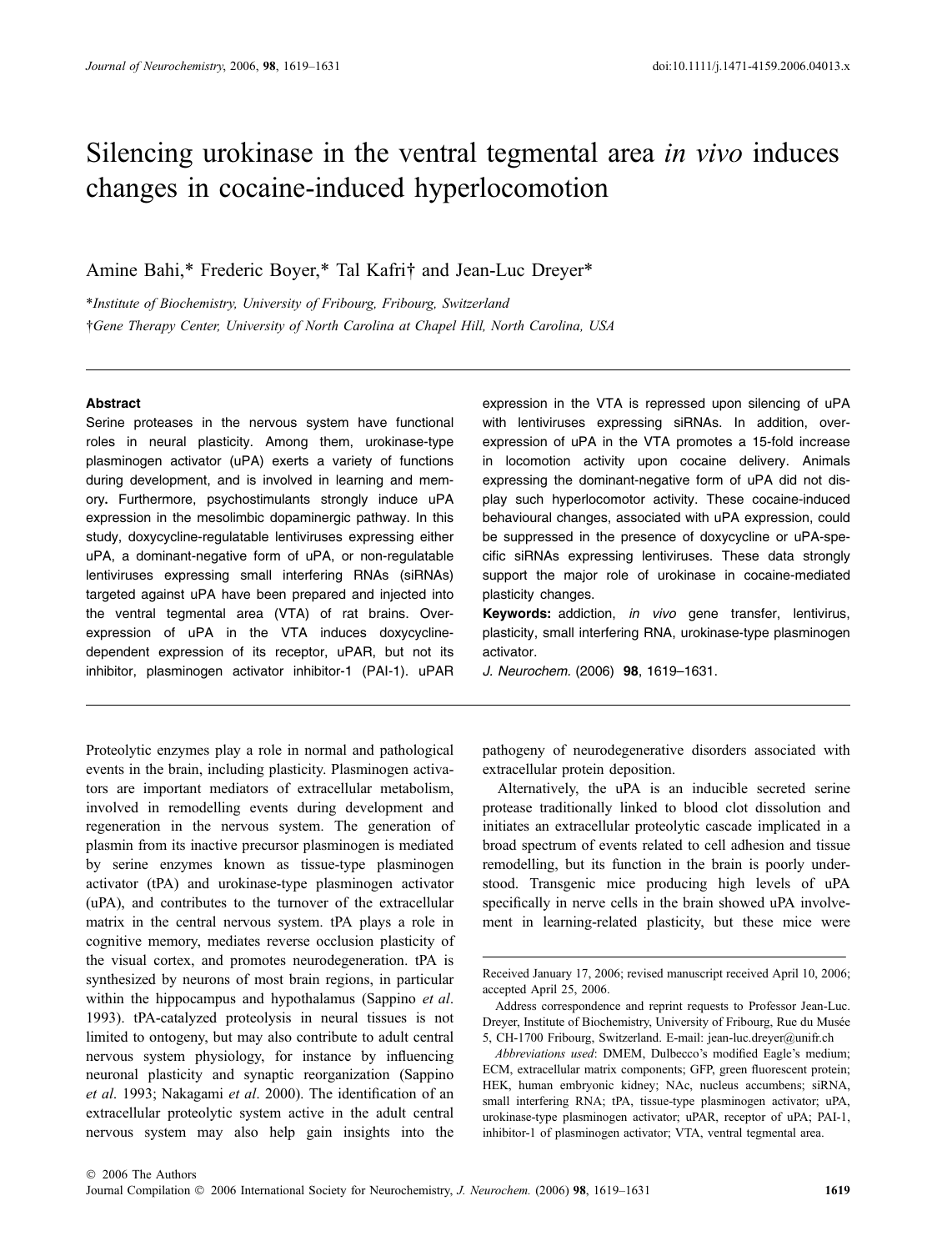impaired in tasks of spatial, olfactory and taste-aversion learning while displaying normal sensory and motor capabilities (Meiri *et al.* 1994). Furthermore, in the normal mouse brain, treatment with the seizure-inducing agents kainic acid and metrazol activated the uPA gene in the hippocampus and amygdala (Sharon et al. 2002; Miskin and Abramovitz 2005). The gene encoding the specific inhibitor of uPA, PAI-1, was also strongly activated. The genes of uPA and PAI-1 thus respond to neuronal triggering similarly to plasticity-related genes (Dent et al. 1993; Yoshida and Shiosaka 1999; Nakagami et al. 2000; Miskin et al. 2005). Induction of uPA receptor (uPAR) promotes cell adhesion through its interaction with vitronectin in the extracellular matrix, and facilitates cell migration and invasion by localizing uPA to the cell surface, the balance between cell adhesion and cell detachment being governed by PAI-1 (Yu et al. 2001; Deng et al. 2003).

Thus, expression of uPA and its receptor, uPAR, may play an important role in synaptogenesis, remodelling, and reactive processes other than for cell migration in developing mouse brain (Del Bigio et al. 1999). Therefore, its expression is a major determinant of the basal level of activated ERK/MAP kinase (Zhong et al. 2001), a process that may inhibit apoptosis during development. Furthermore, uPA, under the control of uPAR, is responsible for activating hepatocyte growth factor, which plays an important role during development for the movement of nerve cells to their correct location in the brain network (Powell et al. 2001). Mice lacking uPAR have an increased susceptibility to seizure, an altered electroencephalogram 'EEG' profile, increased anxiety-like behaviour and significant loss of social interaction, many features which are shared with individuals with autism (Powell et al. 2001). Therefore, uPA appears to be involved in complex brain functions and to play a major role in learning-related plasticity (Miskin et al. 1990; Masos and Miskin 1996; Yu et al. 2001).

In previous studies, we have shown that uPA is strongly induced upon psychostimulant delivery. Cocaine induced 2– 6-fold increase of uPA mRNA in the mesolimbic dopaminergic pathway, including the ventral tegmental area (VTA), the nucleus accumbens (Nac) and the hippocampus (Bahi et al. 2004a). Furthermore, local over-expression of uPA in these brain area, by stereotaxic injection of a doxycyclineregulated uPA-expressing lentivirus, showed a  $\sim$ 12-fold increase in locomotor activity after cocaine treatment compared with saline injection, an effect completely abolished with doxycycline or when a dominant-negative form of uPA had been delivered (Bahi et al. 2004a). In order to further clarify the role of uPA in psychostimulant-induced behaviour, lentiviruses expressing small interfering RNAs (siRNAs) targeted against uPA mRNA have been prepared and tested both in vitro and in vivo. Our data clearly establish that uPA induces strong behavioural changes associated with drug delivery. The physiological function of these observations is discussed.

#### Experimental procedures

#### Lentiviral vectors

Design of uPA-specific siRNA followed published guidelines (Bahi et al. 2005a,b) and was performed using the Internet application of Hannon's design criterion http://katahdin.cshl.org:9331/RNAi/html/ rnai.html; uPA-Sil1: 21–45; uPA-Sil2: 1270–1293 and uPA-Sil3: 673–692. In order to minimize off-target effects, a BLAST homology search (based on sense and antisense sequences) was systematically performed to be sure that a single mRNA sequence was targeted.

Briefly, an XhoI restriction site was 3' added to each oligo. Using the pSilencer 1.0-U6 (Ambion, Austin, TX, USA) as a template and a U6 promoter-specific forward primer containing the BamHI restriction site, each target was added to the mouse U6 promoter by PCR. The PCR product was digested with BamHI and XhoI, cloned into similar sites in pTK431 and sequenced to verify the integrity of each construct (Bahi et al. 2005a,b).

#### Lentivirus construction of Lenti-uPA and Lenti-GFP

Briefly, the rat uPA cDNA was amplified by reverse transcription using Superscript II Reverse Transcriptase (Invitrogen, Carlsbad, CA, USA) following the manufacturer's instructions. The cDNA was then PCR amplified, 6His-tagged, digested with BamHI and XhoI and cloned into similar sites in pTK431 (Bahi et al. 2004a).

A control vector construct, pTK433 in which green fluorescent protein (GFP) expression is regulated by a tetracycline inducible promoter, was generated by cloning a BamHI/BglII DNA fragment containing the GFP gene into a BamHI site in pTK431 (Bahi et al. 2004a,b; 2005a,b).

The mutated form of uPA used in this study was described previously (Bahi et al. 2004a). Briefly, the uPA cDNA sequence was point-mutated in two active site-composing amino acids, H225G and S377A using the QuickChange site-directed mutagenesis kit according to the manufacturer's instructions (Stratagene, La Jolla, CA, USA). PCRs were performed with wild-type pCRII-uPA-His6 cDNA as template. The PCR product was then digested with BamHI/XhoI and cloned into pTK431 transfer vector. cDNA inserts of the mutant were sequenced to ensure that the correct mutations were introduced. All plasmids were CsCl<sub>2</sub> purified.

Vesicular stomatitis virus G pseudotyped lentiviruses were produced by the transient calcium phosphate co-transfection of human embryonic kidney (HEK)293T cells with pTK vectors, together with pMDG-VSV-G and  $p\Delta NRF$  as previously described (Naldini et al. 1996; Bahi et al. 2004a,b; 2005a,b). Lentiviral vector quantifications were performed according to the p24 ELISA (KPL, Gaithersburg, MA, USA) in accordance with the manufacturer's instructions.

## Cell culture

HEK293T cells were maintained under standard conditions in Dulbecco's modified Eagle's medium supplemented with 10% fetal bovine serum and 2 mm L-glutamine. For infections,  $10^5$  293T cells were plated, 24 h later lentiviruses were mixed with  $8 \mu g/mL$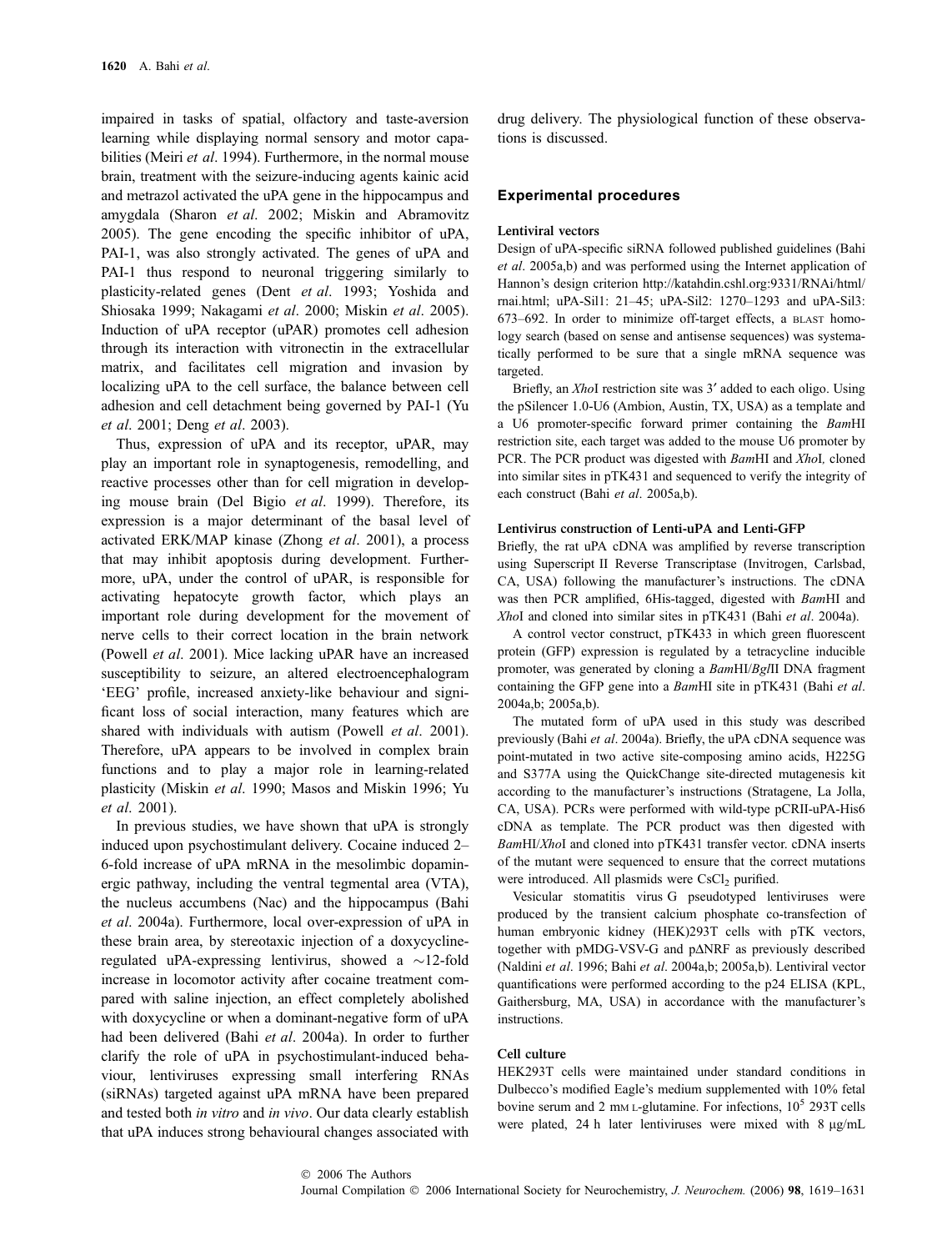Polybrene (Sigma, St Louis, MO, USA), added to the cells and incubated at 37°C.

For doxycycline regulation, briefly HEK293T cells were infected with 3, 6 or 9 uL from viral stock of Lenti-uPA or Lenti-uPA-Mut, together with  $3 \mu L$  of Lenti-CD81 (Bahi et al. 2004b; 2005b). Culture medium was supplemented with 30 ng/mL of doxycycline.

To test the knock-down effect of uPA with Lenti-uPA-siRNAs in vitro, control cells were infected with  $3 \mu L$  of Lenti-uPA, together with 3 uL of Lenti-CD81, knock-down was performed by adding either 3 µL of Lenti-uPA-Sil1, 3 µL of Lenti-uPA-Sil2, 3 µL of Lenti-uPA-Sil3 or  $3 \mu L$  of the three targets together.

For all infections, after 48 h medium was changed (with or without 30 ng/mL doxycycline) and cells were kept in culture for a further 48 h. Cells were than processed for total RNA extraction (Bahi et al. 2005a).

#### Quantitative RT-PCR

To analyse uPA mRNA levels, total RNA was extracted from HEK293T cells and the VTA region of brains stereotaxically injected with lentiviral vectors using Trizol reagent (Invitrogen) according to the manufacturer's instructions. Retrotranscription step was performed using Superscript II Reverse Transcriptase (Invitrogen) following the manufacturer's instructions. Real-time quantitative PCR was performed using the iCycler with an IQ SYBR Green Supermix (Bio-Rad Laboratories, Hercules, CA, USA) for DNA detection. Expression levels of the housekeeping gene encoding glyceraldehyde-3-phosphate dehydrogenase (GAPDH) were also quantified and used for normalization. Primers for rat uPA were 5¢- CAGATCCGATGCTCTTAGCC-3' and 5'-TAGAGCCTTCTGGC-CACACT-3'. Primers for rat uPA receptor (uPA-R): 5'-GCTGC-AACTTCACCCAATGC-3' and 5'-ACTCCGGTTTCCCAGCA-CAT-3'. Primers for rat uPA inhibitor (uPA-I): 5'-TTCCTTGAATG-TGCCAATGA-3' and 5'-GTTTTCCACCGTCCTTTGAA-3'. Primers for rat CD81 were 5'-TGATCCTGTTTGCCTGTGAG-3' and 5'-CAGTTGAGCGTCTCATGGAA-3'. Primers for GAPDH were 5'-ATGACTCTACCCACGGCAAG-3¢ and 5¢-CATACTCAGCACC-AGCATCAC-3¢. Primers for b-actin were 5¢-AGCCATGTACGTA-GCCATCC-3' and 5'-CTCTCAGCTGTGGTGGTGAA-3'. All primers were designed using PRIMER3 software (Bahi et al. 2004a,b; 2005a,b). The 199-base pair fragment for rat uPA was amplified using the following PCR conditions:  $3 \text{ min}$  at  $95^{\circ}$ C (initial denaturation), a 20°C/s temperature transition rate up to 95°C for 30 s and  $64^{\circ}$ C for 30 s, repeated 40 cycles (amplification). The PCR reaction was evaluated by melting curve analysis following the manufacturer's instructions and checking the PCR products on 2% agarose gel.

#### Animal work

Animals used in this experiment were male Wistar rats weighing 225–250 g (BRL, Füllinsdorf, Switzerland). All animal experiments were carried out in accordance with the guidelines and regulations for Animal Experimentation, BAG, Bern, Switzerland. The animals were housed in threes in clear plastic cages with wire grid lids. Access to food and water was unrestricted. The animals were kept in the animal facility maintained on a 12-h light : 12-h dark cycle (lights off at 07.00 h).

At the end of the behavioural tests, rats were decapitated and brains were quickly removed. Various regions including the VTA were rapidly dissected out, frozen in Trizol reagent and stored in a freezer at  $-80^{\circ}$ C until assayed.

#### **Surgery**

All surgical procedures were performed as previously described (Bahi et al. 2004a,b; 2005a,b). Briefly, rats were anaesthetized with a mix of ketamine/xylazine (100 mg/kg/10 mg/kg, i.p.). Using a  $5-\mu L$  Hamilton syringe,  $4 \mu L$  of concentrated lentiviral solutions mix (c.a. 200 000 ng of p24 antigen/mL) per site were bilaterally injected into the VTA, at the corresponding coordinates (anterior  $-6$ ; lateral  $\pm 0.6$ ; ventral  $-8$ ; Paxinos and Watson 1998), with a rate of  $1 \mu L/min$ , in a stereotaxic frame. The needle was then left in place for an additional 5 min and gently withdrawn. After surgery, animals were injected subcutaneously with a single dose of caprofen (5 mg/kg) to limit inflammatory reaction resulting from the surgery and 5 mL of pre-warmed saline to avoid animal dehydration. Animals were left 7 days for recovery.

#### Measurement of locomotor activity

This test was performed as previously described (Bahi et al. 2004a,b; 2005a,b). Briefly, after surgery animals were left for recovery for 7 days, and then chronically injected with cocaine (15 mg/kg i.p.) over 15 days. Chronic cocaine administration was subdivided into three 5-day sessions.

#### Session A, without doxycycline

Initially, animals  $(n = 9)$  were daily injected over 5 days under a normal regimen, with saline (1 mL/kg, i.p.), placed individually in MED-OFA-RS cage (MED Associates Inc., Georgia, VT, USA) and locomotor activity was measured every 5 min for baseline. After 30 min, the session automatically paused and, during this interval, each rat received an intraperitoneal injection of cocaine-HCl (15 mg/kg) and was then placed back into the locomotor activitymonitoring cage for 60 min. At the end of session A, three rats were killed for RNA extraction.

#### Session B, with doxycycline

Over the next five consecutive days, remaining animals  $(n = 6)$ were given water supplemented with 0.02% doxycycline and 5% sucrose (Sigma) and tested for locomotor activity every day with daily cocaine administration as in session A. At the end of session B, three animals were killed.

#### Session C, without doxycycline

The remaining animals  $(n = 3)$  were then fed doxycycline-free water over 5 days with daily monitoring for locomotor activity with daily cocaine administration as in session A, and finally killed at the end of this last session.

After death, brains were dissected out (including the VTA) and used for total RNA extraction. After reverse transcription, mRNA expression levels were measured by means of quantitative real time-PCR.

To test uPA-induced locomotor activity upon cocaine delivery, B428, a specific uPA inhibitor (Towle et al. 1993; Evans and Sloan-Stakleff 2000; Todaro et al. 2003) was used. A group of animals was bilaterally injected into the VTA with Lenti-uPA using a stereotaxic frame as previously described. After recovery, rats were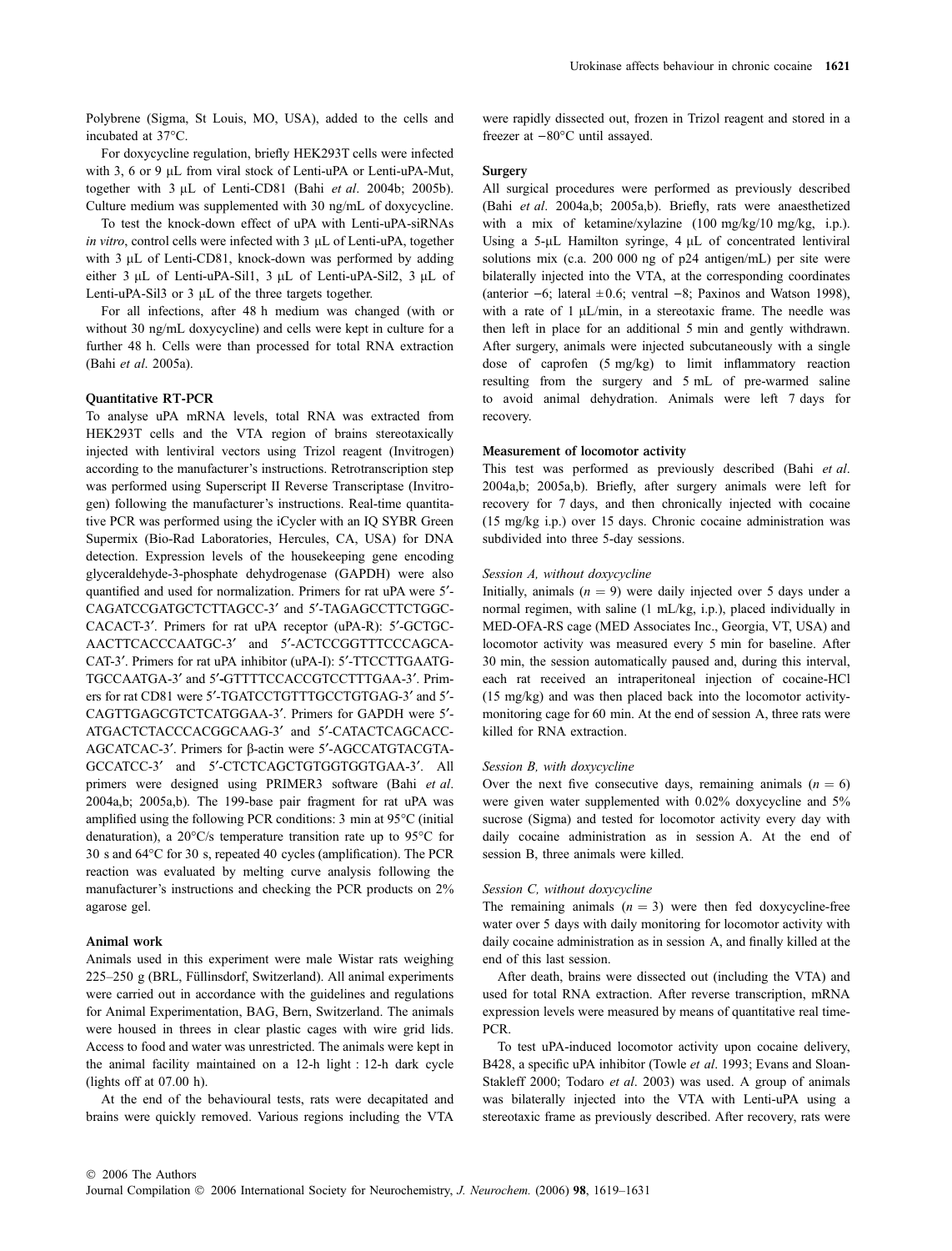injected with B428 (30 mg/kg, i.p.). Thirty minutes later rats were injected with saline (1 mL/kg, i.p.) and placed in open-field cages for the habituation phase. After this period, animals received cocaine (15 mg/kg) and then were placed back into the locomotor activitymonitoring cage for 60 min.

#### Statistical analysis

All data were expressed as the means  $\pm$  SE. The statistical evaluation was performed as previously described (Bahi et al. 2004a,b; 2005a,b).

#### Immunohistochemistry

Immunohistochemistry was performed according to previously published procedures (Bahi et al. 2004a).

## **Results**

# Lentivirus-mediated uPA expression in vitro in HEK293T cells

For this study, lentiviruses expressing either uPA, a dominant-negative form of uPA (uPA-mut), or siRNAs targeted against uPA have been prepared and tested in vitro. HEK293T cells were infected with various amounts of Lenti-uPA or Lenti-uPA-Mut, together with Lenti-CD81 (used as a control, see Bahi et al. 2004a) and expression was quantified by means of quantitative RT-PCR, normalized against GAPDH. As shown in Fig. 1, expression of uPA by Lenti-uPA or its mutated form Lenti-uPA-Mut are titredependent. Increases ( $\sim$ 2.7-,  $\sim$ 5.6- and  $\sim$ 10.7-fold) were observed with 3, 6 or 9  $\mu$ L viral stock in cells infected with Lenti-uPA (Fig. 1a), whereas cells infected with Lenti-uPA-Mut displayed a  $\sim$ 3.2-,  $\sim$ 6.0- and  $\sim$ 12.0-fold increase, respectively, at equivalent titres (Fig. 1c). Under these conditions, Lenti-CD81 also induced the expression of CD81 transcripts ( $\sim$ 3-fold increase), but its transcript level was not affected by Lenti-uPA or Lenti-uPA-Mut titre changes. Endogenous β-actin mRNA was not affected under these conditions and a constant ratio of  $\sim$  2.6 to 2.8 was found under all conditions. This expression of uPA, uPA-Mut and CD81 is regulated by low doses of doxycycline (30 ng/mL). Lenti-uPA-mediated uPA transcript expression was completely abolished at low virus concentrations (Fig. 1b) and uPA expression reached almost basal levels (ratio  $\sim$ 1.3), similar to levels observed in control, non-infected cells; however, when higher virus titre is used  $(9 \mu L)$  of Lenti-uPA), a residual but significant uPA transcript level was observed (ratio  $\sim$ 4.3), because the expression blockade by 30 ng/mL doxycycline was not complete under these conditions, because of a slight leakiness of the cytomegalovirus (CMV) promoter. The same observations were made with cells infected with Lenti-uPA-Mut, expressing the dominantnegative, mutated form of uPA (Fig. 1d). Under these conditions, lentivirus-mediated expression of CD81 transcripts was also fully blocked by doxycycline, in agreement



Fig. 1 Changes in urokinase plasminogen activator (uPA) mRNA expression after cell infection. HEK293T cells were infected with 0 µL (control), 3, 6 or 9  $\mu$ L of Lenti-uPA (a, b) or Lenti-uPA-Mut (c, d), together with 3 µL of Lenti-CD81. Cells were maintained in standard Dulbecco's modified Eagle's medium (DMEM; a, c) or in DMEM supplemented with 30 ng/mL of doxycycline (b, d). Total RNA was extracted, reverse transcribed and used for quantitative real-time PCR using specific primers. Values indicate means  $\pm$  SEM. PCR products were loaded on 2% agarose gel.  $p < 0.05$  compared with doxycycline-treated cells;  $\uparrow p < 0.05$ ,  $\uparrow \uparrow p < 0.01$ ,  $\uparrow \uparrow \uparrow p < 0.005$  compared with control cells;  $\uparrow p < 0.05$ ,  $\uparrow \uparrow p < 0.01$ ,  $\uparrow \uparrow \uparrow p < 0.005$  compared with doxycycline-free DMEM cultured cells.

with previous data (Bahi et al. 2004a, 2005b) whereas βactin levels was not affected (Figs 1b and d).

The effects of the three silencing lentiviruses, that express different siRNAs (targeting bp 21–45, 1270–1293 and 673– 692 of the mRNA of uPA and uPA-mut) were tested in HEK293T cells co-infected with 3 µL of either Lenti-uPA (Fig. 2a) or Lenti-uPA-mut (Fig. 2b), together with LentisiRNAs (either Lenti-uPA-Sil1, Lenti-uPA-Sil2, Lenti-uPA-Sil3 or all together). These silencing lentivirus constructs are not doxycycline-regulated. Target specificity was controlled by co-infections of HEK293T cells with Lenti-CD81 (Bahi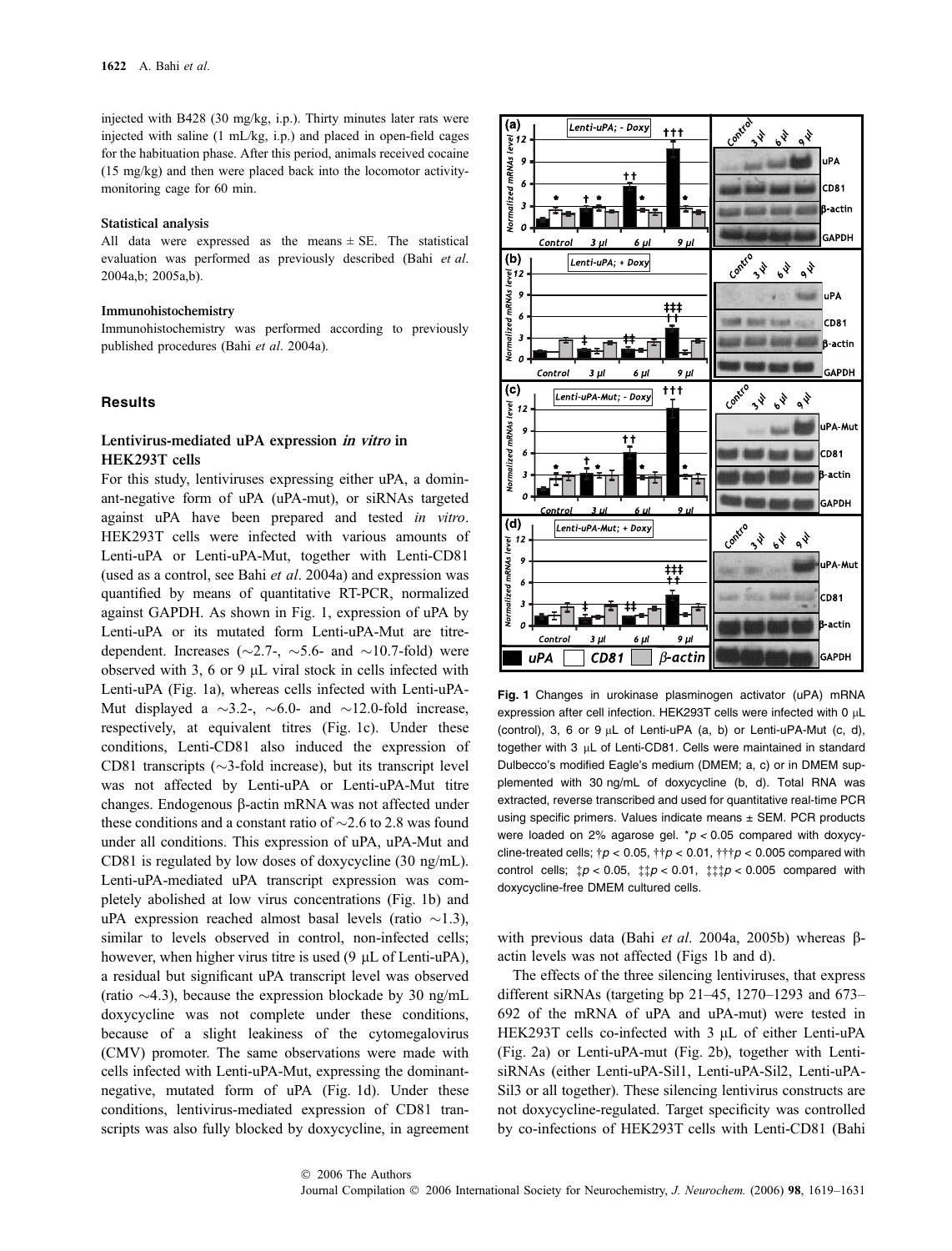

Fig. 2 Quantitative real-time PCR of uPA expression in HEK293T cells transfected with Lenti-uPA-siRNA. HEK293T cells were infected with 3  $\mu$ L of Lenti-uPA (a) or Lenti-uPA-Mut (b), together with 3  $\mu$ L of Lenti-CD81 (as control) with or without Lenti-uPA-siRNAs. Total RNA was extracted, reverse transcribed and used for real-time PCR using specific primers. Values indicate means ± SEM. PCR products were loaded on 2% agarose gel. Control, 3 µL of Lenti-uPA or Lenti-uPA-

et al. 2004b, 2005b). Cells were harvested 96 h after infection, total RNA was extracted and transcripts levels were measured by means of quantitative RT-PCR using specific primers for each candidate. All normalizations were performed against GAPDH. qRT-PCR showed 85, 26 and 76% reduction of uPA mRNA in cells co-infected with LentiuPA, under these conditions (Fig. 2a), and 81, 45 and 73% reduction of uPA-Mut mRNA in cells co-infected with LentiuPA-Mut (Fig. 2b). When cells were co-infected with all three Lenti-siRNAs simultaneously (Lenti-uPA-Sil1, LentiuPA-Sil2 and Lenti-uPA-Sil3), almost 92% reduction of uPA or of uPA-Mut mRNA was observed. Lenti-siRNAs had no effects on other mRNA targets, e.g. CD81 or  $\beta$ -actin used as controls – under all conditions, the expression levels of CD81 or β-actin mRNAs were not affected by Lenti-siRNAs infection, indicating that these targets are highly uPAspecific. The expression levels of control genes were  $\sim 56$ and  $\sim$ 45%.

# In vivo uPA silencing

Six groups of lentivirus-infected animals ( $n = 9$  each) were used for assessing the levels of uPA expression in the VTA,

Mut + 3 µL of Lenti-CD81; T1, 3 µL of Lenti-uPA or Lenti-uPA-Mut + 3 µL of Lenti-CD81+ 3 µL of Lenti-uPA-Sil1; T2, 3 µL of LentiuPA or Lenti-uPA-Mut + 3 µL of Lenti-CD81+ 3 µL of Lenti-uPA-Sil2; T3, 3 µL of Lenti-uPA or Lenti-uPA-Mut + 3 µL of Lenti-CD81+ 3 µL of Lenti-uPA-Sil3; All, 3  $\mu$ L of Lenti-uPA or Lenti-uPA-Mut + 3  $\mu$ L of Lenti-CD81+ 3  $\mu$ L of the three targets of Lenti-uPA-Sil. \* $p < 0.05$ , \*\*p < 0.005, \*\*\*p < 0.001 compared with control cells.

as measured by qRT-PCR (Figs 3a and b). First, behavioural evaluation was performed in three 5-day sessions: session A (no doxycycline, full gene expression), session B (animals fed doxycycline, inducing local gene suppression) and then session C (no doxycycline, recapitulating both gene expression of session A and initially observed behaviour). Chronic cocaine administration was continued daily throughout each session A, B and C. This protocol enables for behavioural evaluation of effects of local gene expression changes on the very same animals (Bahi et al. 2004a,b, 2005a,b).

When animals were injected with Lenti-uPA in the VTA, cocaine induced strong expression of uPA transcripts in doxycycline-free, with a ratio of  $\sim$  12.5 (session A) and 11.7fold (session C), but only 3.6 in the presence of doxycycline (session B), when normalized against GAPDH. Under these conditions, the ratios of expression levels for CD81 or  $\beta$ -actin were  $\sim$ 3.0 and  $\sim$ 1.0, respectively, and remained unchanged by switch of regimen. Evaluation of CD81 expression was used as a control, as it is well established that CD81 is endogenously induced in this brain area upon chronic cocaine under the same conditions (Bahi et al. 2004a, 2005a). In full agreement with the present data, we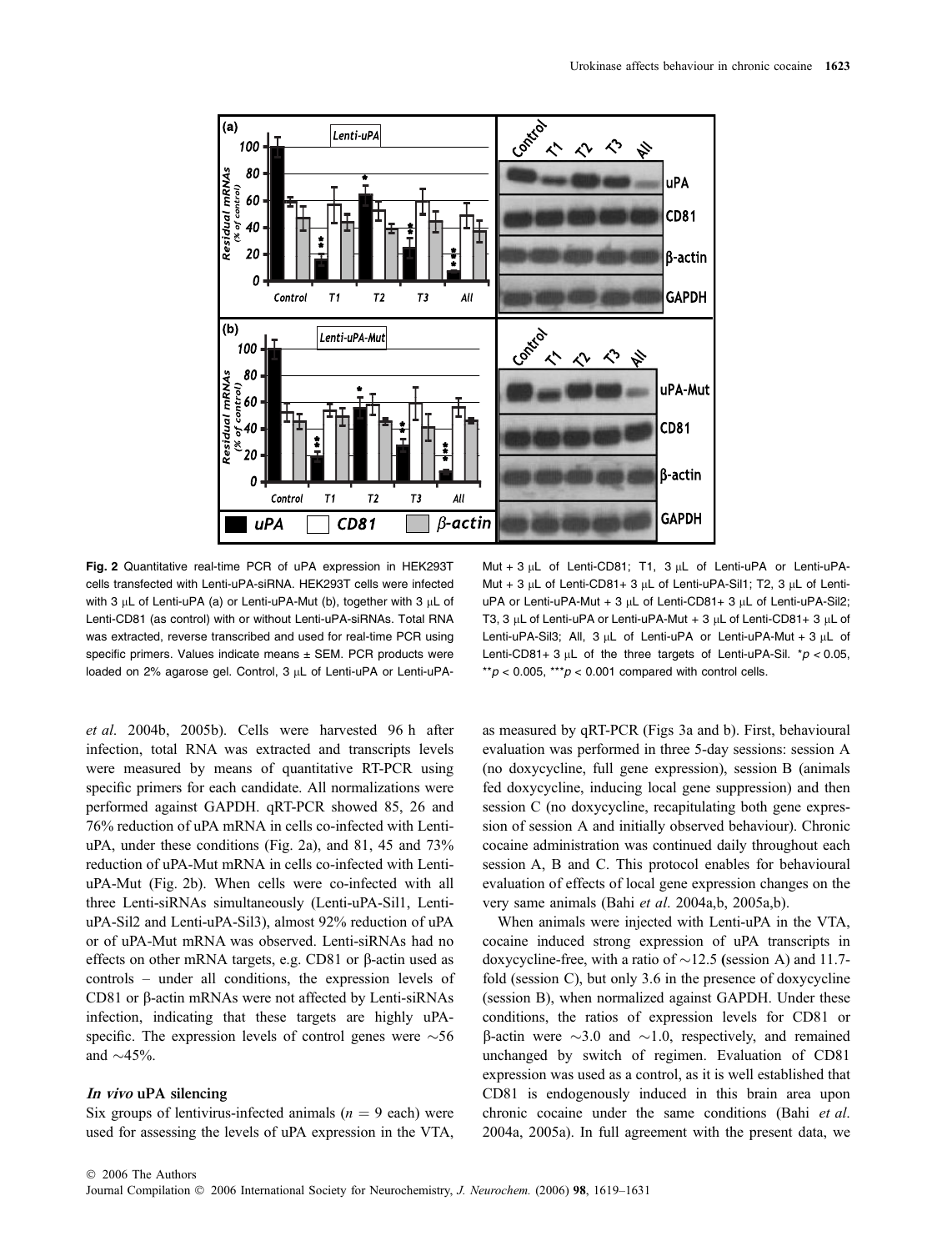

Fig. 3 Quantitative real-time PCR of uPA, uPA receptor (uPA-R) and uPA inhibitor (uPA-I) expression in vivo. Six groups of rats ( $n = 9$ ) were stereotaxically injected into the VTA with 4  $\mu$ L lentiviral vector mix (at  $\sim$ 2 to 10<sup>5</sup> ng/mL p24 each lentivirus). After recovery, animals were chronically injected with cocaine (daily injection of 15 mg/kg i.p.) under a different regimen and locomotor activity was measured daily. Session A: animals were fed with normal water over 5 days; session B: the same animals were then switched to the doxycycline regimen for a further 5 days; session C: finally the same animals were re-switched again to a normal doxycycline-free regimen for a further 5 days. Chronic cocaine administration was continued daily throughout each of sessions A, B and C. At the end of each session, three animals were killed by decapitation, brains were removed and various

previously reported that chronic cocaine delivery induces uPA ( $\sim$ 10.5-fold; Bahi et al. 2004b) and CD81 ( $\sim$ 3.2-fold; Bahi et al. 2004a) into the VTA. Furthermore, we observed a 10.1-fold endogenous expression of uPAR in this brain area. When animals are fed doxycycline in session B, downregulation of uPA is accompanied by a similar downregulation of uPAR to 2.9-fold, that is fully reversed later in session C, when animals are again fed without doxycycline. This effect was not observed for PAI-1, whose expression remained relatively constant under all conditions and seemed not affected by the levels of uPA expression.

When animals were infected with Lenti-uPA-Mut, expressing a dominant-negative form of uPA in the VTA, the expression ratios were almost similar to the previous group in all sessions ( $p > 0.21$ , session C vs. session A). Surprisingly,

regions including the VTA were dissected out. Total RNA was extracted, reverse transcribed and used for quantitative PCR using specific primers. (a) Quantitative mRNA levels normalized against GAPDH. (b) PCR products were loaded on 2% agarose gel uPA: Lenti-uPA alone; uPA-Mut: Lenti-uPA-Mut alone; uPA-Sil: LentiuPA + Mix of Lenti-uPA-Sil; uPA-Mut + Sil: Lenti-uPA-Mut + Mix of Lenti-uPA-Sil; GFP-Sil: Lenti-GFP + Mix of Lenti-uPA-Sil: GFP: Lenti-GFP alone.  $p < 0.05$ ,  $p < 0.01$  compared with uPA group;  $\uparrow p$  < 0.05,  $\uparrow \uparrow p$  < 0.01 compared with uPA-Mut group;  $\downarrow p$  < 0.05 compared with GFP group;  $\uparrow p$  < 0.05,  $\uparrow \uparrow p$  < 0.01 compared with doxycycline-free water-fed animals (sessions A and C).  $\S p < 0.05$ ,  $\S$ s $p$  < 0.01,  $\S$ § $p$  < 0.001 compared with uPA-R expression.

expression of the dominant-negative uPA-Mut also induces a 9- and 11.8-fold uPAR expression (not PAI-1), as observed in both sessions A and C, respectively, but not in session B, when uPA-Mut is not expressed.

When animals, infected either with Lenti-uPA or with Lenti-uPA-Mut, were co-infected with a mix of Lenti-uPAsiRNAs, drastic inhibition of uPA and, respectively, uPA-Mut expression, was observed in session A, resulting in a ratio of  $\sim$ 2.1 in both groups, i.e. a  $\sim$  6-fold inhibition  $(p < 0.01$  vs. Lenti-uPA- or Lenti-uPA-Mut-infected animals, respectively). Lenti-uPA-siRNAs had no significant effects on  $\beta$ -actin and CD81 expression ( $p > 0.25$  vs. LentiuPA- or Lenti-uPA-Mut-infected animals). In session B, uPA or uPA-Mut expression are strongly inhibited, with ratios ~0.7 ( $p$  < 0.005 vs. Lenti-uPA- or Lenti-uPA-Mut-infected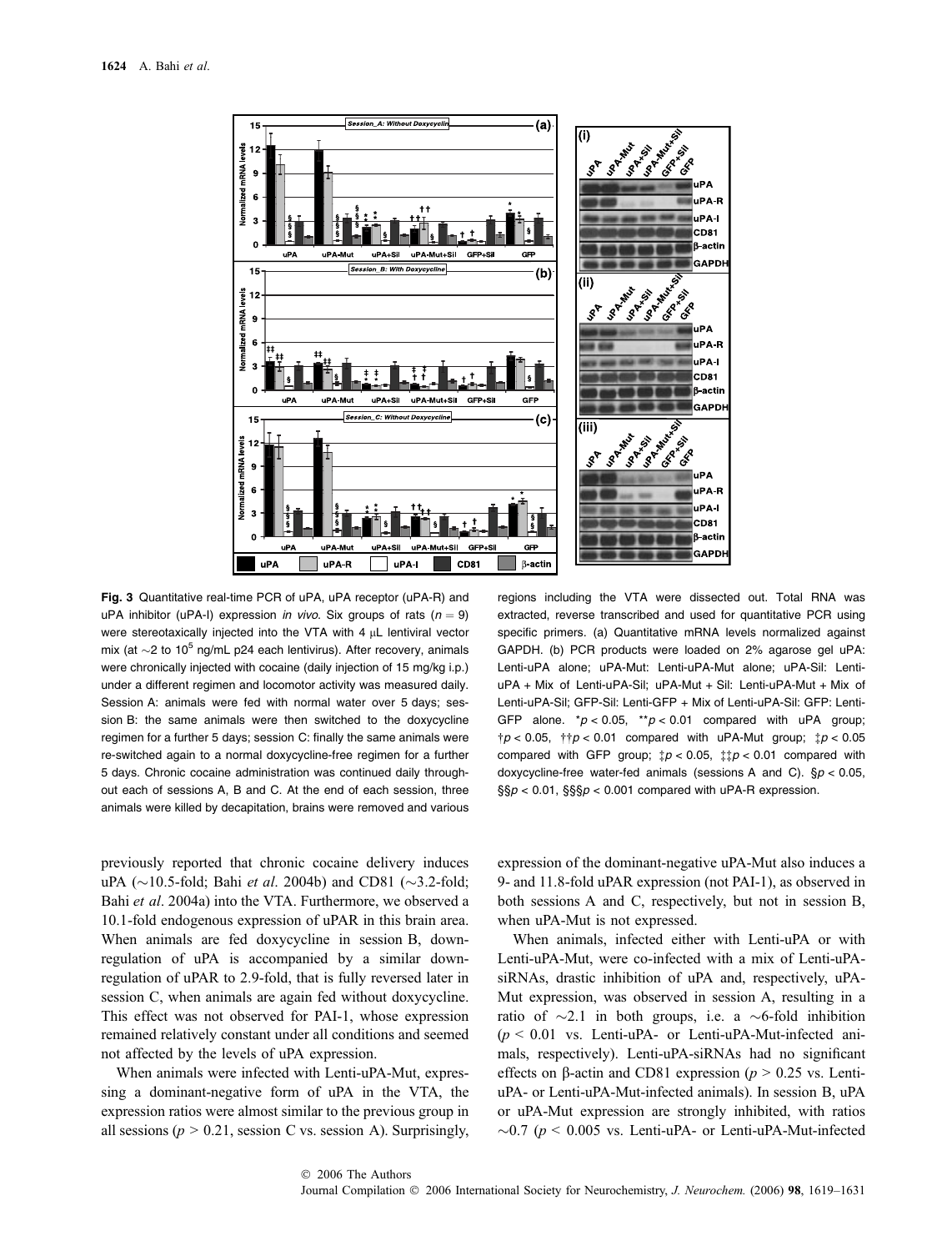animals). Doxycycline blocks exogenous, lentiviral-mediated uPA or uPA-Mut over-expression, but not the endogenously expressed uPA, while the silencers also block endogenous uPA. Under these conditions, the other targets, CD81 or B-actin, were not modified at all  $(p > 0.25$  vs. Lenti-uPAinfected animals). Removal of doxycycline in session C restores the levels back to those observed during session A. Interestingly, suppression of uPA or uPA-Mut expression by the siRNAs expressing lentiviruses also results in strong down-regulation of uPAR (respectively, 2.4- and 2.7-fold expression in session A, 0.5- and 0.4-fold expression in session B and, again, 2.5- and 2.3-fold expression in session C).

A group of animals was infected with Lenti-GFP only (a mock control, to evaluate endogenous uPA expression), and a last group was injected Lenti-GFP together with Lenti-uPAsiRNAs mix (for silencing of endogenous uPA). When infected with Lenti-GFP only, uPA expression was  $\sim$ 3.9 in session A, reflecting cocaine-mediated induction of endogenous uPA by chronic cocaine, in full accordance with our previous finding (Bahi et al. 2004b). When Lenti-uPAsiRNAs were co-infected with Lenti-GFP, uPA mRNA expression level was only  $\sim 0.5$  in session A, indicating that  $a \sim 90\%$  knock down of the endogenous uPA had been achieved with a mix of Lenti-uPA-siRNAs ( $p < 0.05$  vs. Lenti-GFP-infected animals). In this same group,  $\beta$ -actin and CD81 mRNAs were unchanged. In session B, the ratios remained unchanged in Lenti-GFP-treated animals ( $p > 0.23$ ) vs. Lenti-GFP-infected animals in session A). Animals treated with Lenti-GFP and Lenti-uPA-siRNAs also displayed lower uPA expression in session B, with a ratio  $\sim 0.5$  $(p < 0.01$  vs. Lenti-GFP-infected animals), whereas other targets, e.g.  $\beta$ -actin and CD81, were not modified ( $p > 0.25$ ) vs. Lenti-uPA-infected animals). Removal of doxycycline (in session C) restored uPA levels back to those observed during session A ( $p > 0.23$  session A vs. session C) in both groups ( $\sim$ 4.1- vs.  $\sim$ 0.6-fold,  $p$  < 0.05), but control genes remained unmodified (a  $\sim$ 1.2- and  $\sim$ 3.0-fold increase for  $\beta$ -actin and CD81, respectively, in agreement with previous observations, Bahi et al. 2004a,b, 2005a,b) and an increase of uPAR was observed in animals treated with Lenti-GFP only.

#### Behavioural changes induced upon uPA expression

Animals infected with only Lenti-GFP served as a control group expressing GFP in the VTA in a doxycycline-regulated way. After surgery, animals were fed water, enabling full expression of GFP in the target area. One week after surgery, chronic drug delivery was started and locomotor activity was monitored. At each daily session, animals received saline injections before the habituation period (30 min) followed by cocaine delivery (i.p. 15 mg/kg) and the locomotor activity was monitored over 60 min immediately after drug injection. During session A, saline injection induced low levels of locomotor activity  $(\sim 46 \text{ counts})$ , while cocaine delivery

produced a significant induction of locomotor activity  $(\sim]241$  counts; means over a 5-day session). But no significant changes were observed when the animals were changed regimen (i.e. fed doxycycline after 5 days, session B, or fed back without doxycycline after 10 days, session C). Also, no significant behavioural sensitization was observed under these conditions (Fig. 4b).

Animals infected with doxycycline-regulatable Lenti-uPA into the VTA underwent similar treatment. Saline delivery before the habituation period induced locomotor activity comparable with the GFP control group under all doxycycline regimens ( $\sim$ 47 counts,  $p > 0.2$  sessions A and C vs. session B). But after cocaine injection, a phenomenal increase in locomotor activity was observed in session A, with a total activity of  $\sim$  1442 counts. After 5 days, the regimen was switched and the very same animals  $(n = 6)$ were fed doxycycline in the drinking water (inducing downregulation of exogenous, lentivirus-induced expression of uPA in the VTA), and their behaviour upon chronic cocaine treatment was further monitored daily for five consecutive days (session B) – under these conditions, the distance travelled during the habituation period was unchanged (average  $\sim 50$  counts,  $p > 0.2$  vs. Lenti-uPA of session A), whereas after cocaine injection a total distance dropped down to  $\sim$ 367 counts. After 5 days under this regimen, doxycycline was removed (session C, enabling re-expression of lentivirus-mediated uPA in the VTA). Under these conditions, no changes were observed during the habituation period ( $\sim$ 52 counts,  $p > 0.2$  vs. Lenti-uPA of sessions A and B), but after cocaine injection locomotor activity returned back to its initial levels  $(\sim] 1640$  counts). The difference between sessions A and C was not significant ( $p > 0.2$ ). Note the very strong and significant sensitization observed during session A, but no more during sessions B and C (Fig. 4b). To check the direct uPA inhibition, a separate group of animals was administered B428, an uPA inhibitor, in the drinking water and locomotor activity was measured (Fig. 4c). In presence of B428, complete inhibition of uPA had been described (Towle *et al.* 1993; Todaro *et al.* 2003). Under these conditions, locomotor activity was completely blocked during the habituation period and negligibly increased after cocaine administration  $(\sim]10$  counts). This compound, however, appears to act as an anaesthetic rather than a true inhibitor of uPA over-expression in this brain region.

Animals injected with Lenti-uPA-Mut, the lentivirus expressing the mutated, dominant-negative form of uPA, display a small but significant inhibition in cocaine-mediated locomotor activity when compared with GFP control groups. The mutated form of uPA is interfering with the endogenous expressed one (Bahi et al. 2004b). Note also the absence of significant behavioural sensitization in this group (Fig. 4b).

Animals  $(n = 9)$  co-injected with the regulatable LentiuPA (same concentration as the first group) together with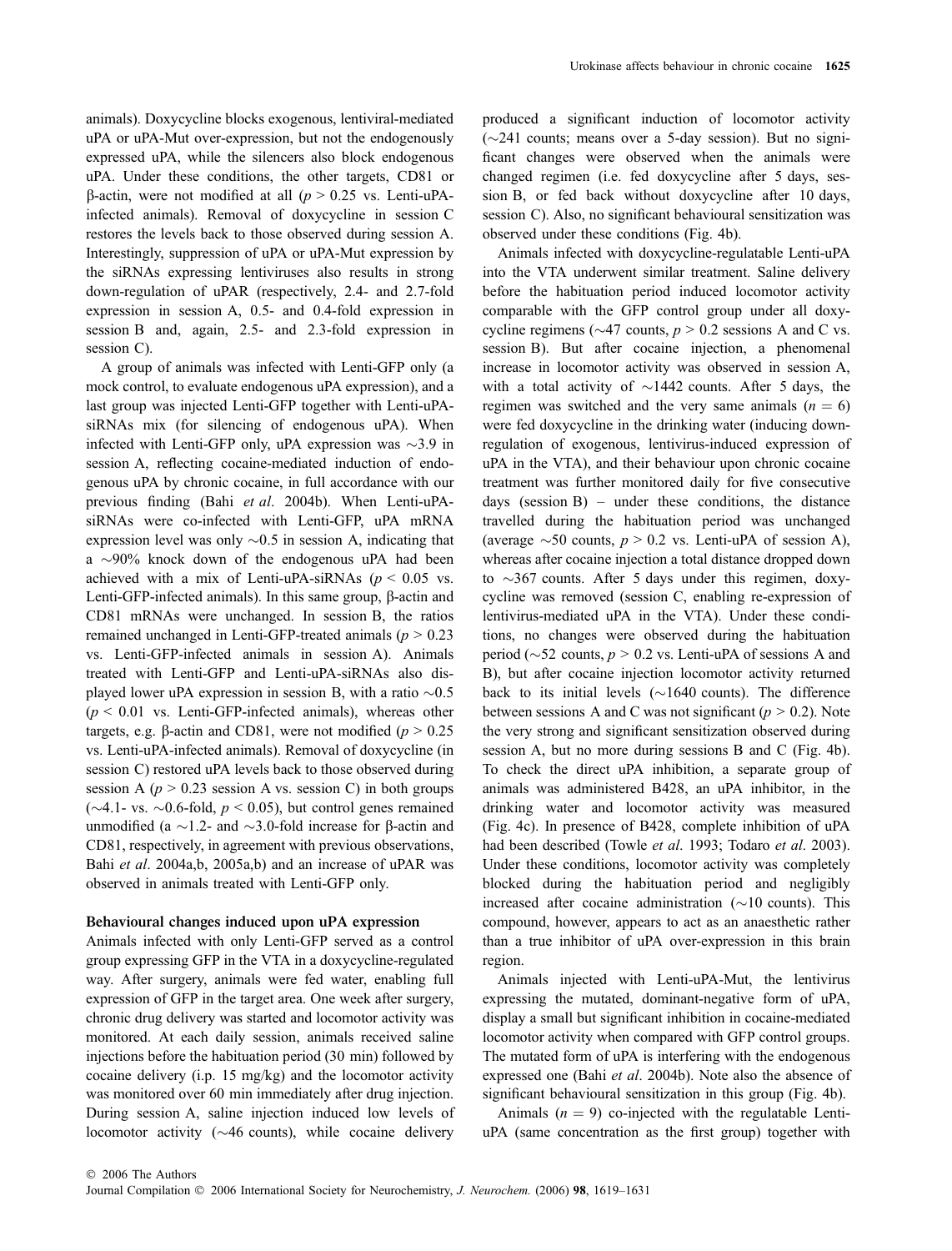

Fig. 4 Cocaine-mediated hyperlocomotion is blocked by silencing uPA expression in the VTA. Daily locomotor activity of animal groups used for Fig. 3. uPA expression in the VTA was silenced locally by bilateral stereotaxic injection of Lenti-uPA-siRNAs as described in Fig. 3. (a) Total mobility counts averaged over each 5-day period. In all sessions, rats were treated with saline (1 mL/kg i.p.), and the locomotor activity was measured for 30 min (habituation period). Rats then received an i.p. injection of 15 mg/kg of cocaine and locomotor activity was assessed for a further 60 min. Initially animals were fed doxycycline-free water for 5 days (session A, –Doxy). Animals were then switched to the doxycycline regimen for a further 5 days (session B, +Doxy). Finally, animals were switched back to a normal, doxycycline-free regimen (session C, –Doxy). Chronic cocaine administration was continued daily throughout each of sessions A, B and C. (b) Differential habituation and sensitization over the three sessions. Daily data from (a) are plotted individually for each group separately. (c) Animals injected with Lenti-uPA into the VTA were injected with B428 (30 mg/kg, i.p.). Thirty minutes later rats were injected with saline (1 mL/kg, i.p.) and placed in testing cages for half an hour. After this period, animals received cocaine (15 mg/ kg) and were then placed back into the locomotor activity-monitoring cage for 60 min.  $p < 0.001$  compared with the uPA group;  $\uparrow p$  < 0.05 compared with the uPA-Mut group;  $\uparrow p$  < 0.05 compared with the GFP group;  $§p < 0.05$ ,  $§$ § $p < 0.001$  compared with doxycycline-fed animals;  $\P p$  < 0.05,  $\P \ P$  < 0.01,  $\P \ P$  = 0.001 compared with cocaine-treated animals;  ${}^{a}p$  < 0.01,  ${}^{aa}p$  < 0.0001 compared with B428-treated animals.

(non-regulatable) Lenti-uPA-siRNAs were submitted to the same regimen and drug treatments. In session A, i.e. when lentivirus-mediated uPA expression is silenced by the LentisiRNAs, cocaine delivery induces low locomotor activity  $(\sim]310$  counts), corresponding to a  $\sim$ 4.6-fold decrease of the activity monitored under the same conditions in the absence

of siRNAs ( $p < 0.05$  vs. Lenti-uPA). After 5 days, doxycycline was added to the regimen (session B), inducing downregulation of exogenous, lentivirus-mediated uPA expression (but not of lentivirus-siRNAs). Under these conditions, upon cocaine injection a total travelled distance of  $\sim$ 207 counts was observed, significantly lower than in session A and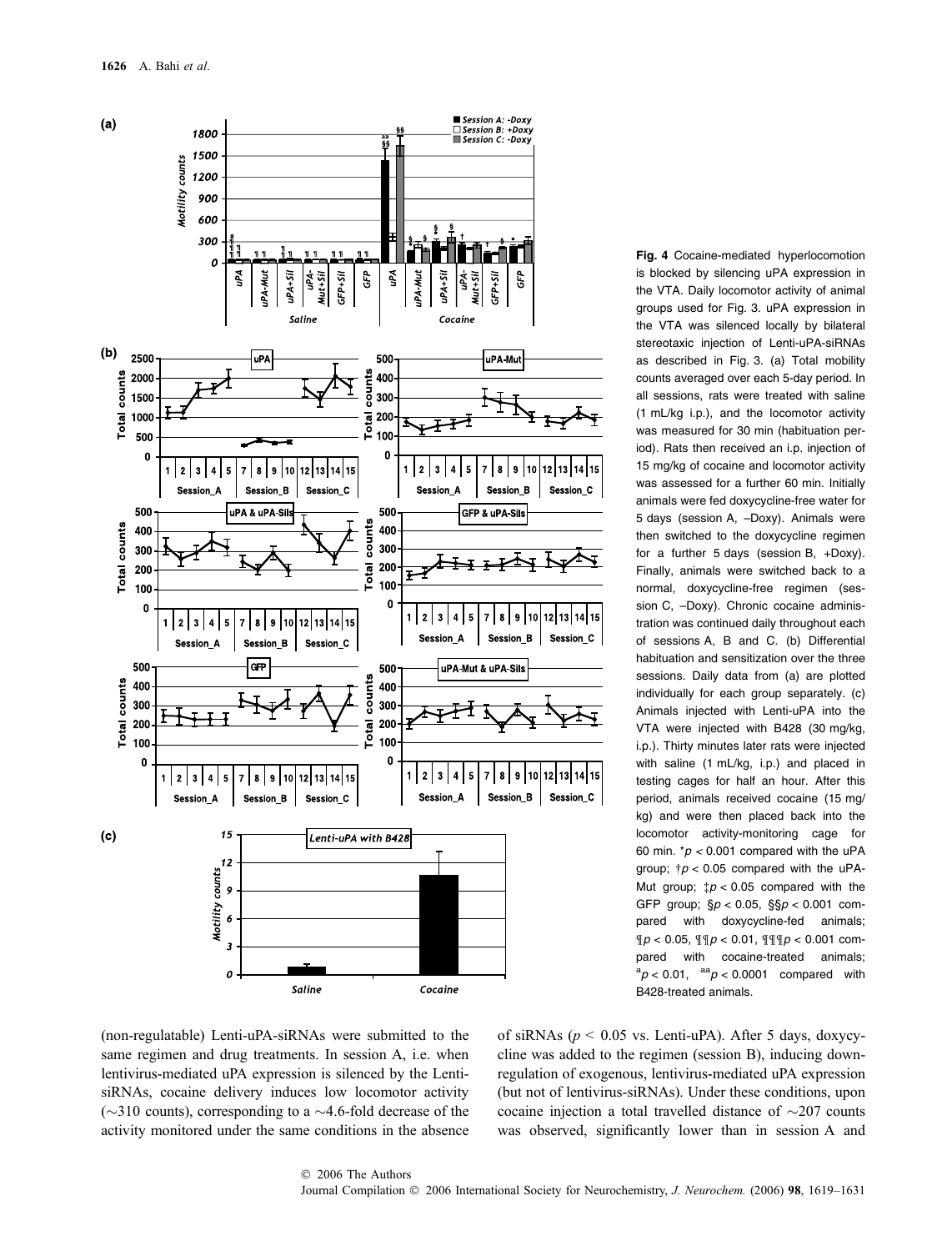

Fig. 5 Immunocytochemistry of uPA expression in the VTA. (a) Animals injected with Lenti-uPA, after session A: (b) animals injected with Lenti-uPA and Lenti-silencers; (c) animals injected with Lenti-uPA, as in (a), fed doxycycline (after session b); (d) animals injected with Lenti-uPA and Lentisilencers, as in (b), fed doxycycline (after session B). Chronic cocaine administration was continued daily throughout each of sessions A and B. See Experimental procedures. Magnification 10  $\times$ , inserts 40  $\times$ .

similar to GFP-treated animals under corresponding conditions ( $p < 0.05$  vs. sessions A and C). When doxycycline was finally removed from the water on the very same animals (session C), enabling full expression of the Lenti-uPA in the VTA, the locomotor activity raised back to the level observed in session A ( $\sim$ 361 counts after cocaine delivery,  $p > 0.22$ vs. session A). No significant behavioural sensitization was observed in this group of animals where uPA had been silenced by siRNAs in all three sessions (Fig. 4b).

Very similar results were found with the group of animals co-infected with Lenti-uPA-Mut and with Lenti-uPA-siRNAs (Figs 4a and b).

Finally, animals co-infected with Lenti-GFP and LentiuPA-siRNAs served to assess effects of endogenous uPA. In the absence of doxycycline (session A), animals displayed the same locomotor activity during the habituation period ( $\sim$ 48 counts,  $p > 0.2$  vs. Lenti-uPA), but a high locomotor activity after cocaine delivery ( $\sim$ 138 counts,  $p < 0.05$  vs. Lenti-GFP). When switched to the doxycycline regimen, either in session B or later in session C, no significant changes were observed  $(p > 0.2)$ .

At the end of each session, expression of uPA was assessed by means of immunocytochemistry on the brain section from one of the animals which had been killed. As displayed in Fig. 5, doxycycline treatment, as well as treatment with Lenti-uPA-siRNAs, results in > 95% decrease in uPApositive cells in the targeted area.

## Discussion

uPA is strongly over-expressed after cocaine delivery under various paradigms (chronic, acute or binge) and strongly affects locomotor behaviour (Bahi et al. 2004b). The present study firmly establishes these data and yields a 15-fold change in locomotor activity upon cocaine delivery (compared with saline injection). This considerable change is very selective and may be systematically manipulated through doxycycline, in full agreement with our previous study. This study points to an important role of the plasmin system in chronic cocaine. Other studies showed already that the tPAplasmin system releases dopamine in the NAc upon methamphetamine, which activates long-term synaptic plasticity and remodelling, and acutely participates in the rewarding effects of methamphetamine or morphine (Ripley et al. 1999; Iwata et al. 2004; Nagai et al. 2004; Yamada et al. 2005). Activity-dependent synaptic plasticity and remodelling of the mesolimbic dopaminergic system play a crucial role in the development of drug dependence (Koob et al. 1998; Nestler 2001).

Plasminogen activators, tPA and uPA, both convert plasminogen to plasmin (Vassalli et al. 1991), which in turn function to degrade extracellular matrix (ECM) components (Werb 1997; Flumelli et al. 1999). Its involvement in the fibrinolysis of the blood clot is well known, but a large body of evidence has shown that this system also functions in the CNS. Synaptic reorganization takes place continuously as neurons undergo stimulation and requires remodelling of ECM through the action of extracellular proteases, including plasminogen activators (Tsirka et al. 1995, 1997; Werb 1997; Tsirka 2002). Plasmin plays an important role in neurite extension and synaptic remodelling by altering the cell–ECM interaction (McGuire and Seeds 1990). The role of uPA, for dendritic spine dynamics regulated by ECM degradation, is well established (Fiorillo et al. 1998; Oray et al. 2004).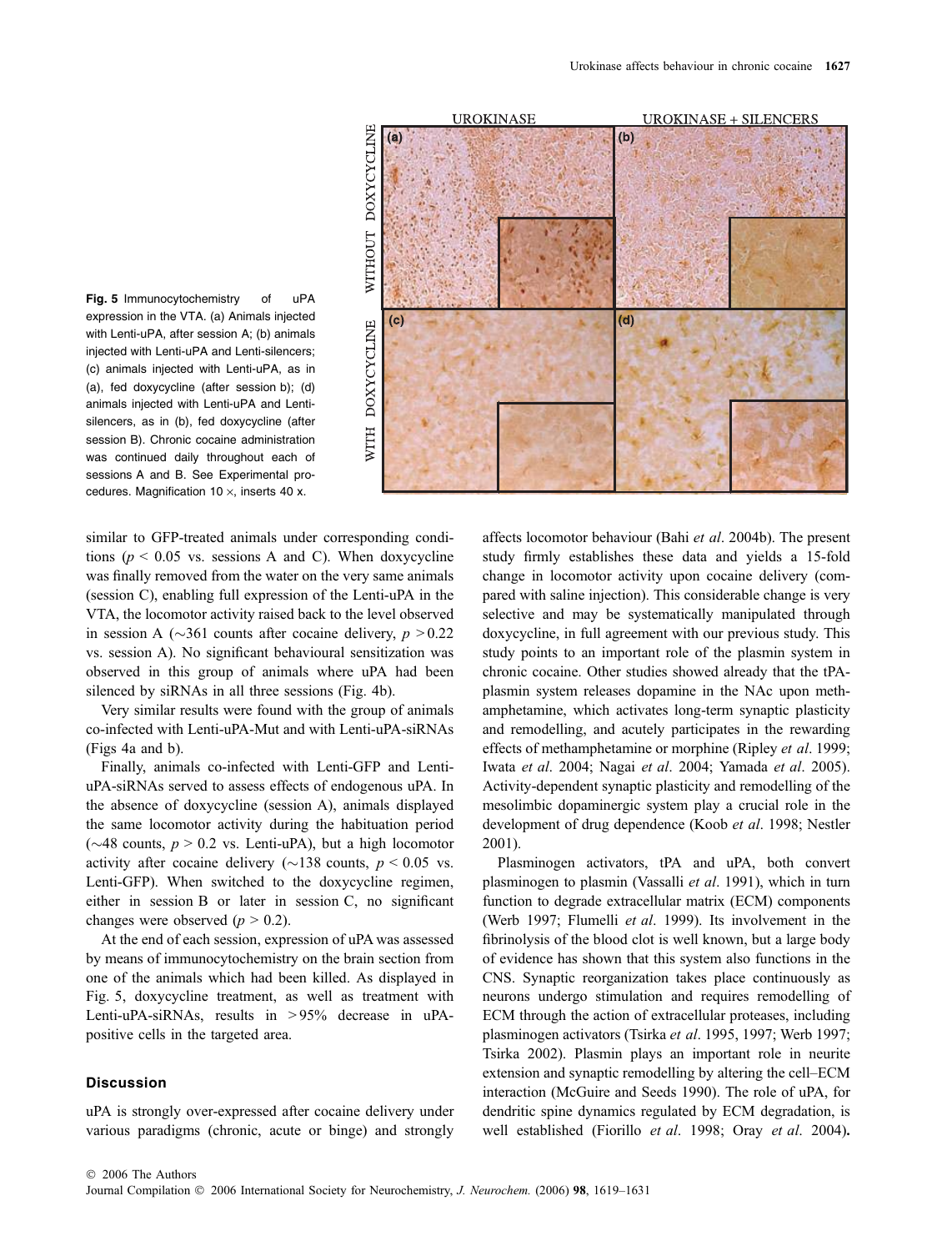Plasmin degrades several ECM proteins, including laminin (Goldfinger et al. 2000), which localizes calcium channels to the sites of active zones in the synaptic cleft (Bixby *et al.*) 1994; Sunderland et al. 2000). Therefore, a uPA- or tPAmediated modulation of plasminogen activation may result in a malfunction of calcium channel activity and leads to the reduction of depolarization-evoked dopamine release in dopaminergic neurons (Nagai et al. 2004).

Furthermore, our investigation gives evidence that local over-expression of uPA in the VTA induces endogenous expression of its receptor uPAR, but not its inhibitor PAI-1. Both uPAR expression and cocaine-induced behavioural changes are regulated upon uPA silencing. uPAR is highly up-regulated in the presence of uPA, but also when the dominant-negative uPA mutant is expressed, in agreement with the well-established fact that signalling functions of uPA do not require its proteolytic activity (Tarui et al. 2003). uPA is secreted as an inactive pro-enzyme, which, after binding to its cell surface high-affinity receptor, is rapidly activated to active uPA by plasmin. By uPA binding to uPAR, it can localize enzyme activity at the cell surface and contact other molecules on the cell surface and in the extracellular matrix (de Bock and Wang 2004). The mechanisms of cocainemediated uPAR expression remain to be established. Cocaine activates several pathways, among them redox-sensitive transcription factors, e.g. nuclear factor-kappa-B ( $NF$ - $\kappa$ B), activator protein-1 (AP-1), and TNF-a gene expression (Ang et al. 2001). NF- $\kappa$ B in turns activates uPAR transcription, binding to its promoter region at position  $-45$ , and AP-1 presents binding motifs located at  $-184$  bp of the uPAR promoter (Wang et al. 2000). uPAR in turn appears to be finely tuned in various environments by complex mechanisms controlling its gene expression. uPAR mRNA is highly inducible and unstable, but it is strongly stabilized by interaction with the integrin LFA-1 (CD11a/CD18), which has a major stabilizing effect on the 3' UTR of uPAR mRNA (Wang et al. 1998), enhancing uPAR mRNA half-life and its engagement into cell adhesion integrin-mediated cascade. Integrins, through interactions with matrix ligands, influence gene expression largely through kinase cascades modulating transcription factor complexes, which synergize with growth factor responses and also lead to increased synaptic plasticity, as observed upon cocaine sensitization. However, at least two forms of uPAR have been described, which engage different signalling cascades and multiple interactions with G protein-coupled receptors (Mazzieri et al. 2005).

In view of the facts that uPAR is highly up-regulated in the presence of both uPA, or its dominant-negative mutant form, that both forms bind the receptor, and that no proteolytic activity is needed for the cellular signalling, why are the observed phenotypes then so different? In our studies, only the active form of uPA induces significant cocaine-mediated behavioural changes, which probably implies that plasmin activation plays a significant role in this process. This is supported by the full behavioural inhibition observed after cocaine in the presence of B428, an uPA inhibitor.

In certain tumour and stromal cells, uPA activity may be neutralized and regulated by PAI-1. Models of self-regulation of the uPA-uPAR-PAI-1 system have been proposed (reviewed by de Bock and Wang 2004). Interestingly, this type of mechanism seems not to occur in the cocaine paradigms under investigation in our study. No changes in PAI-1 expression were observed under any circumstance, despite reports that cocaine administration may be associated with an increase in plasma PAI-1 activity, which may play a role in vascular thrombosis by recreational users of the drug (Moliterno et al. 1994).

Plasmin regulates a cascade of extracellular proteolytic activities involved in neurite outgrowth, cell migration (Moonen et al. 1982; Seeds et al. 1999), long-term potentiation and depression (Frey et al. 1996; Calabresi et al. 2000), learning and memory (Madani et al. 1999; Calabresi et al. 2000), excitotoxic cell death (Tsirka et al. 1997; Nicole et al. 2001), and regeneration or recovery from injury in the nervous system (Siconolfi and Seeds 2001; Wolfer et al. 2001). These findings suggest that plasmin is involved in the regulation of numerous aspects of synaptic plasticity and remodelling (Shimizu et al. 1998). tPA and uPA are synthesized in most brain regions (Sappino *et al.* 1993; Salle and Strickland 2002) and their localized expression during neuronal development suggests that plasmin-mediated proteolysis facilitates neurite outgrowth and cell migration (Sumi et al. 1992; Ware et al. 1995).

In addition, tPA is induced as an immediate-early gene accompanying seizure, kindling, or LTP, and contributes to structural changes observed during activity-dependent synaptic plasticity (Pang et al. 2004; Pawlak et al. 2005). tPAdeficient mice are resistant to excitotoxin-induced neuronal degeneration in the hippocampus and have an elevated threshold for seizure (Tsirka et al. 1995; Tsirka et al. 1997) and a reduction in the maintenance of LTP (Frey et al. 1996). In contrast, mice over-expressing tPA show an enhanced LTP (Madani et al. 1999), whereas mice over-expressing uPA display impaired learning (Meiri et al. 1994). In organotypic hippocampal cultures, the maintenance of LTP is impaired by degradation of laminin, indicating that laminin-mediated cell–ECM interaction may be necessary for the maintenance of LTP (Nakagami et al. 1997, 2000). Together, these data show that plasmin promotes synaptic plasticity as an acute effect.

However, uPA may also regulate synaptic plasticity through mechanisms independent of plasmin or laminin, in analogy to mechanisms proposed for tPA, such as mediating an interaction between microglia and dopaminergic neurons (Nakajima et al. 1994). Microglia activated by secreted tPA affect mossy fibre pathfinding and outgrowth and other proteases released by microglia and then promote neurite growth (Bednarski et al. 1997; Patton et al. 1998; Wu et al.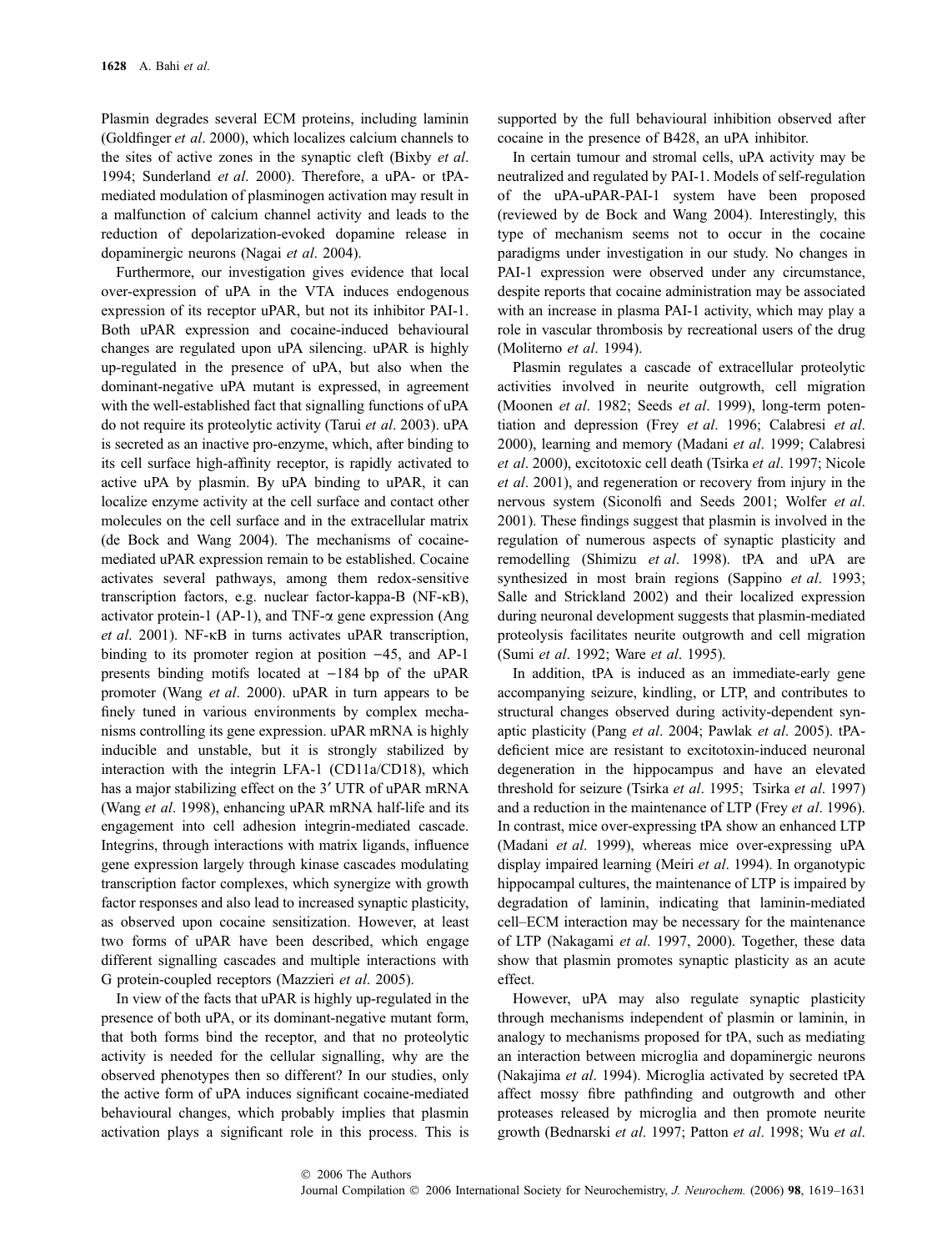2000). It may also induce a plasminogen-independent mechanism (Tsirka et al. 1997) or activate other substrates, such as hepatocyte growth factor (Powell *et al.* 2001), or yet another physiological target of plasmin, e.g. DSD-1-PG/ phosphacan, an extracellular matrix component associated with neurite reorganization (Wu et al. 2000). Plasminogendeficient mice exhibit DSD-1-PG/phosphacan deposition, as tPA functions acutely, both through and independently of plasmin, to mediate mossy fibre reorganization and remodelling of neuronal connections, a mechanism implicated in seizure episodes (Wu et al. 2000). Seizure in addicts is very common and, from our present data, may well involve uPAmediated plasminogen activation. More studies will be required to clarify these different possible pathways and the role of uPA and uPAR in response to cocaine.

#### Acknowledgements

Supported by Swiss National Foundation grants 3100–059350 and 3100AO-100686 (JLD). The authors are also very grateful to Mrs C. Deforel-Poncet for her skilful assistance. Authors are grateful to Mr Littlefield BA from the Eisai Research Institute, Andover, Massachusetts, USA for providing B428.

#### References

- Ang E., Chen J., Zagouras P., Magna H., Holland J., Schaeffer E. and Nestler E. J. (2001) Induction of nuclear factor- $\kappa$ B in nucleus accumbens by chronic cocaine administration. J. Neurochem. 79, 221–224.
- Bahi A., Boyer F., Gumy C., Kafri T. and Dreyer J. L. (2004a) In vivo gene delivery of urokinase-type plasminogen activator with regulatable lentivirus induces behavioral changes in chronic cocaine administration. Eur. J. Neurosci. 20, 3473–3488.
- Bahi A., Boyer F., Kafri T. and Dreyer J. L. (2004b) CD81-induced behavioral changes during chronic cocaine administration: in vivo gene delivery with regulatable lentivirus. Eur. J. Neurosci. 19, 1621–1633.
- Bahi A., Boyer F. and Dreyer J. L. (2005a) Silencing dopamine D<sub>3</sub>receptor in the nucleus accumbens shell in vivo induces behavioral changes in cocaine-induced hyperlocomotion. Eur. J. Neurosci. 21, 3415–3426.
- Bahi A., Boyer F., Kolira M. and Dreyer J. L. (2005b) In vivo gene silencing of CD81 by lentiviral expression of small interference RNAs suppresses cocaine-induced behaviour. J. Neurochem. 92, 1243–1255.
- Bednarski E. C., Ribak G. and Lynch G. (1997) Suppression of cathepsins B and L causes a proliferation of lysosomes and the formation of meganeurites in hippocampus. J. Neurosci. 17, 4006– 4021.
- Bixby J. L., Grunwald G. B. and Bookman R. J. (1994)  $Ca<sup>2+</sup>$  influx and neurite growth in response to purified N-cadherin and laminin. J. Cell Biol. 127, 1461–1475.
- de Bock C. E. and Wang Y. (2004) Clinical signifiance of urokinase-type plasminogen activator receptor (uPAR) expression in cancer. Med. Res. Rev. 24, 13–39.
- Calabresi P., Napolitano M., Centonze D., Marfia G. A., Gubellini P., Teule M. A., Berretta N., Bernardi G., Frati L. and Tolu M. (2000) Tissue plasminogen activator controls multiple forms of synaptic plasticity and memory. Eur. J. Neurosci. 12, 1002-1012.
- Del Bigio M. R., Hosain S. and Altumbabic M. (1999) Localization of urokinase-type plasminogen activator, its receptor, and inhibitors in mouse forebrain during postnatal development. Int. J. Dev. Neurosci. 17, 387–399.
- Deng G., Curriden S. A., Wang S., Rosenberg S. and Loskutoff D. J. (2003) Is plasminogen activator inhibitor-1 the molecular switch that governs urokinase receptor-mediated cell adhesion and release? J. Cell Biol. 134, 1563–1571.
- Dent M. A., Sumi Y., Morris R. J. and Seeley P. J. (1993) Urokinase-type plasminogen activator expression by neurons and oligodendrocytes during process outgrowth in developing rat brain. Eur. J. Neurosci. 5, 633–647.
- Evans D. M. and Sloan-Stakleff K. (2000) Suppression of the invasive capacity of human breast cancer cells by inhibition of urokinase plasminogen activator via amiloride and B428. Am. Surg. 66, 460– 464.
- Fiorillo C. D., Williams J. T. and Bonci A. (1998)  $D_1$ -receptor regulation of synaptic potentials in the ventral tegmental area after chronic drug treatment. Adv. Pharmacol. 42, 1002–1005.
- Flumelli H., Jabaudon D., Magistretti P. J. and Martin J. L. (1999) BDNF stimulates expression, activity and release of tissue-type plasminogen activator in mouse cortical neurons. Eur. J. Neurosci. 11, 1639–1649.
- Frey U., Muller M. and Kuhl D. A. (1996) A different form of longlasting potentiation revealed in tissue plasminogen activator mutant mice. J. Neurosci. 16, 2057–2063.
- Goldfinger L. E., Jiang L., Hopkinson S. B., Stack M. S. and Jones J. C. (2000) Spatial regulation and activity modulation of plasmin by high affinity binding to the G domain of the  $\alpha$ 3 subunit of laminin-5. J. Biol. Chem. 275, 34 887–34 893.
- Iwata N., Inada T., Harano M., Komiyama T., Yamada M., Sekine Y., Iyo M., Sora I., Ujike H. and Ozaki N. (2004) No association is found between the candidate genes of t-PA/plasminogen system and Japanese methamphetamine-related disorder: a collaborative study by the Japanese Genetics Initiative for Drug Abuse. Ann. NY Acad. Sci. 1025, 34–38.
- Koob G. F., Sanna P. P. and Bloom F. E. (1998) Neuroscience of addiction. Neuron 21, 467–476.
- Madani R., Hulo S., Toni N., Madani H., Steimer T., Muller D. and Vassalli J. D. (1999) Enhanced hippocampal long-term potentiation and learning by increased neuronal expression of tissue-type plasminogen activator in transgenic mice. EMBO J. 18, 3007–3012.
- Masos T. and Miskin R. (1996) Localization of urokinase-type plasminogen activator mRNA in the adult mouse brain. Mol. Brain Res. 35, 139–148.
- Mazzieri R., D'Alessio S., Kenmoe R. K., Ossowski L. and Blasi F. (2005) An uncleavable uPAR mutant allows dissection of signaling pathways in uPA-dependent cell migration. Mol. Biol. Cell (published online ahead of print).
- McGuire P. G. and Seeds N. W. (1990) Degradation of underlying extracellular matrix by sensory neurons during neurite outgrowth. Neuron 4, 633–642.
- Meiri N., Masos T., Rosenblum K., Miskin R. and Dudai Y. (1994) Overexpression of urokinase-type plasminogen activator in transgenic mice is correlated with impaired learning. Proc. Natl Acad. Sci., USA 91, 3196–3200.
- Miskin R. and Abramovitz R. (2005) Enhancement of PAI-1 mRNA in cardiovascular cells after kainate injection is mediated through the sympathetic nervous system. J. Mol. Cell Cardiol. 38, 715– 722.
- Miskin R., Axelrod J. H., Griep A. E., Lee E., Belin D., Vassalli J. D. and Westphal H. (1990) Human and murine urokinase cDNAs linked to the aA-crystallin promoter exhibit lens and non-lens expression in transgenic mice. Eur. J. Biochem. 190, 31–38.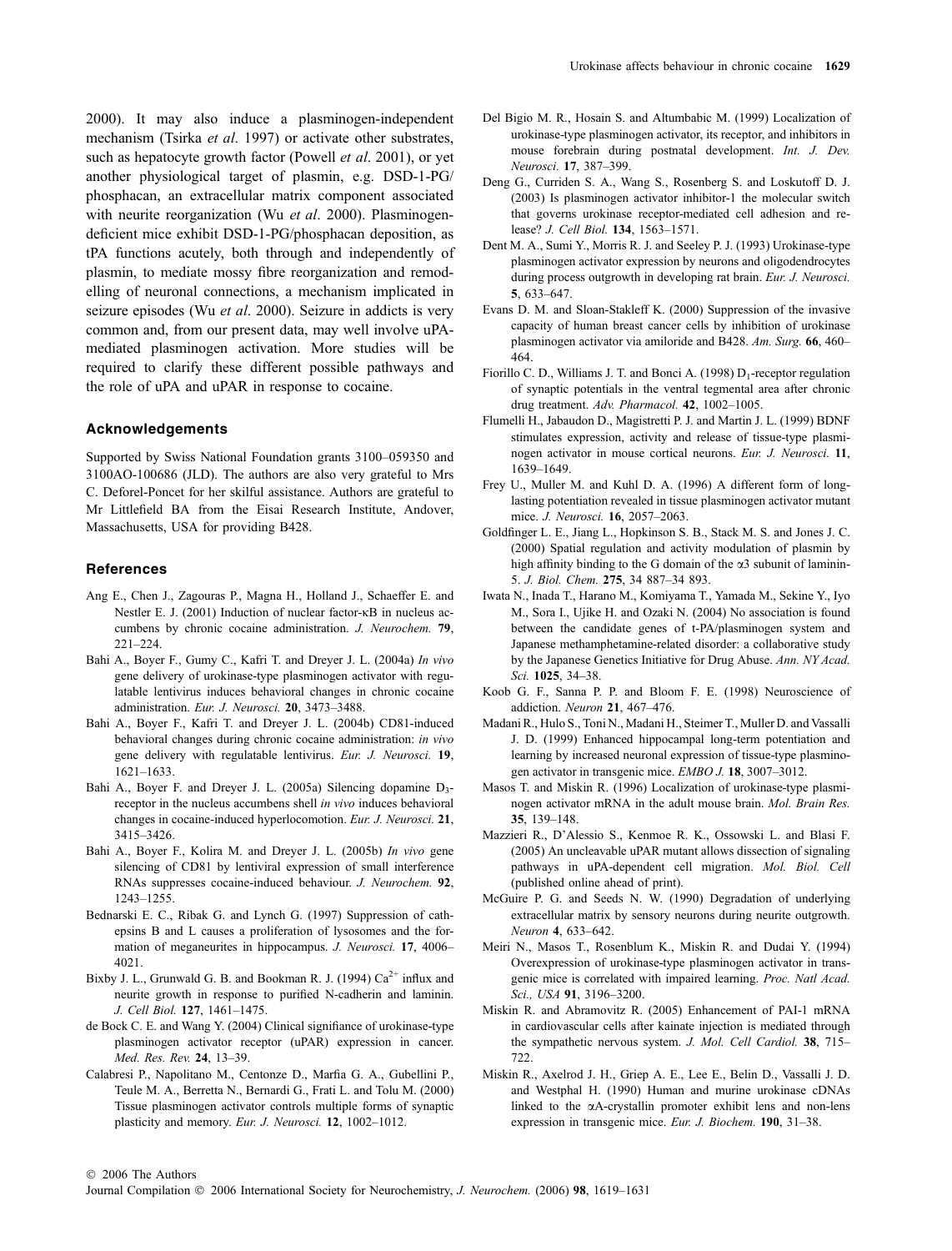- Moliterno D. J., Lange R. A., Gerard R. D., Willard J. E., Lackner C. and Hillis L. D. (1994) Influence of intranasal cocaine on plasma constituents associated with endogenous thrombosis and thrombolysis. Am. J. Med. 96, 492–496.
- Moonen G., Grau-Wagemans M. P. and Selak I. (1982) Plasminogen activator-plasmin system and neuronal migration. Nature 298, 753–755.
- Nagai T., Yamada K., Yoshimura M., Ishikawa K., Miyamoto Y., Hashimoto K., Noda Y., Nitta A. and Nabeshima T. (2004) The tissue plasminogen activator–plasmin system participates in the rewarding effect of morphine by regulating dopamine release. Proc. Natl Acad. Sci. USA 101, 3650–3655.
- Nakajima K., Nagata K. and Kohsaka S. (1994) Plasminogen mediates an interaction between microglia and dopaminergic neurons. Eur. Neurol. 34, 10–16.
- Nakagami Y., Saito H. and Matsuki N. (1997) Basic fibroblast growth factor and brain-derived neurotrophic factor promote survival and neuronal circuit formation in organotypic hippocampal culture. Jpn J. Pharmacol. 75, 319–326.
- Nakagami Y., Abe K., Nishiyama N. and Matsuki N. (2000) Laminin degradation by plasmin regulates long-term potentiation. J. Neurosci. 20, 2003–2010.
- Naldini L., Blomer U., Gallay P., Ory D., Mulligan R., Gage F. H., Verma I. M. and Trono D. (1996) In vivo gene delivery and stable transduction of non-dividing cells by a lentiviral vector. Science 272, 263–267.
- Nestler E. J. (2001) Molecular basis of long-term plasticity underlying addiction. Nat. Rev. Neurosci. 2, 119–128.
- Nicole O., Docagne F., Ali C., Margaill I., Carmeliet P., MacKenzie E. T., Vivien D. and Buisson A. (2001) The proteolytic activity of tissue-plasminogen activator enhances NMDA receptor-mediated signaling. Nat. Med. 7, 59–64.
- Oray S., Majewska A. and Sur M. (2004) Dendritic spine dynamics are regulated by monocular deprivation and extracellular matrix degradation. Neuron 44, 1021–1030.
- Pang P. T., Teng H. K., Zaitsev E., Woo N. T., Sakata K., Zhen S. H., Teng K. K., Yung W. H., Hempstead B. L. and Lu B. (2004) Cleavage of proBDNF by tPA/plasmin is essential for long-term hippocampal plasticity. Science 306, 487-492.
- Patton B. L., Chiu A. Y. and Sanes J. R. (1998) Synaptic laminin prevents glial entry into the synaptic cleft. Nature 393, 698– 701.
- Pawlak R., Melchor J. P., Matys T., Skrzypiec A. E. and Strickland S. (2005) Ethanol-withdrawal seizures are controlled by tissue plasminogen activator via modulation of NR2B-containing NMDA receptors. Proc. Natl Acad. Sci. 102, 443–448.
- Paxinos G. and Watson C. (1998) The Rat Brain in Stereotaxic Coordinates, 4th edn. Academic Press, San Diego, USA.
- Powell E. M., Mars W. M. and Levitt P. (2001) Hepatocyte growth factor/scatter factor is a motogen for interneurons migrating from the ventral to dorsal telencephalon. Neuron 30, 79–89.
- Ripley T. L., Rocha B. A., Oglesby M. W. and Stephens D. N. (1999) Increased sensitivity to cocaine, and over-responding during cocaine self-administration in tPA knockout mice. Brain Res. 826, 117–127.
- Salle F. J. and Strickland S. (2002) Localization and regulation of the tissue plasminogen activator–plasmin system in the hippocampus. J. Neurosci. 22, 2125–2134.
- Sappino A. P., Madani R., Huarte J., Belin D., Kiss J. Z., Wohlwend A. and Vassalli J. D. (1993) Extracellular proteolysis in the adult murine brain. J. Clin. Invest 92, 679-685.
- Seeds N. W., Basham M. E. and Haffke S. P. (1999) Neuronal migration is retarded in mice lacking the tissue plasminogen activator gene. Proc. Natl Acad. Sci. USA 96, 14 118–14 123.
- Sharon R., Abramovitz R. and Miskin R. (2002) Plasminogen mRNA induction in the mouse brain after kainate excitation: co-distribution with plasminogen activator inhibitor-2 (PAI-2) mRNA. Brain Res. Mol Brain Res. 104, 170–175.
- Shimizu C., Yoshida S., Shibata M. et al. (1998) Characterization of recombinant and brain neuropsin, a plasticity-related serine protease. J. Biol. Chem. 273, 11 189–11 196.
- Siconolfi L. B. and Seeds N. W. (2001) Induction of the plasminogen activator system accompanies peripheral nerve regeneration after sciatic nerve crush. J. Neurosci. 21, 4336–4347.
- Sumi Y., Dent M. A., Owen D. E., Seeley P. J. and Morris R. J. (1992) The expression of tissue and urokinase-type plasminogen activators in neural development suggests different modes of proteolytic involvement in neuronal growth. Development 116, 625–637.
- Sunderland W. J., Son Y. J., Miner J. H., Sanes J. R. and Carlson S. S. (2000) The presynaptic calcium channel is part of a transmembrane complex linking a synaptic laminin  $(\alpha 4\beta 2\gamma 1)$  with non-erythroid spectrin. *J. Neurosci*. **20**, 1009-1019.
- Tarui T., Andronicos N., Czekay R. P., Mazar A. P., Bdeir K., Parry G. C., Kuo A., Loskutoff D. J., Cines D. B. and Takada Y. (2003) Critical role of integrin-5–1 in urokinase (uPA)–urokinase receptor (uPAR, CD87) signaling. J. Biol. Chem. 278, 29 863–29 872.
- Todaro L. B., Ladeda V., Bal de Kier Joffe E. and Farias E. F. (2003) Combined treatment with verapamil, a calcium channel blocker, and B428, a synthetic uPA inhibitor, impairs the metastatic ability of a murine mammary carcinoma. Oncol. Rep 10, 725– 732.
- Towle M. J., Lee A., Maduakor E. C., Schwartz C. E., Bridges A. J. and Littlefield B. A. (1993) Inhibition of urokinase by 4-substituted  $benzo[\beta]$ thiophene-2-carboxamidines: an important new class of selective synthetic urokinase inhibitor. Cancer Res. 53, 2553-2559.
- Tsirka S. E. (2002) Tissue plasminogen activator as a modulator of neuronal survival and function. Biochem. Soc. Trans. 30, 222–225.
- Tsirka S. E., Gualandris A., Amaral D. G. and Strickland S. (1995) Excitotoxin-induced neuronal degeneration and seizure are mediated by tissue plasminogen activator. Nature 377, 340–344.
- Tsirka S. E., Rogove A. D., Bugge T. H., Degen J. L. and Strickland S. (1997) An extracellular proteolytic cascade promotes neuronal degeneration in the mouse hippocampus. J. Neurosci. 17, 543–552.
- Vassalli J.-D., Sappino A.-P. and Belin D. (1991) The plasminogen activator/plasmin system. J. Clin. Invest. 88, 1067–1072.
- Wang G. J., Collinge M., Blasi F., Pardi R. and Bender J. R. (1998) Posttranscriptional regulation of urokinase plasminogen activator receptor messenger RNA levels by leukocyte integrin engagement. Proc. Natl Acad. Sci. USA 95, 6296–6301.
- Wang Y., Dang J., Wang H., Allgayer H., Murrell G. A. C. and Boyd D. (2000) Identification of a novel nuclear factor- $\kappa$ B sequence involved in expression of urokinase-type plasminogen activator receptor. Eur. J. Biochem. 267, 3248–3254.
- Ware J. H., DiBenedetto A. J. and Pittman R. N. (1995) Localization of tissue plasminogen activator mRNA in the developing rat cerebellum and effects of inhibiting tissue plasminogen activator on granule cell migration. J. Neurobiol. 28, 9–22.
- Werb Z. (1997) ECM and cell surface proteolysis: regulating cellular ecology. Cell 91, 439–442.
- Wolfer D. P., Lang R., Cinelli P., Madani R. and Sonderegger P. (2001) Multiple roles of neurotrypsin in tissue morphogenesis and nervous system development suggested by the mRNA expression pattern. Mol. Cell Neurosci. 18, 407–433.
- Wu Y. P., Siao C. H., Lu W. et al. (2000) The tissue plasminogen activator (tPA)/plasmin extracellular proteolytic system regulates seizure-induced hippocampal mossy fiber outgrowth through a proteoglycan substrate. J. Cell Biol. 148, 1296–1303.